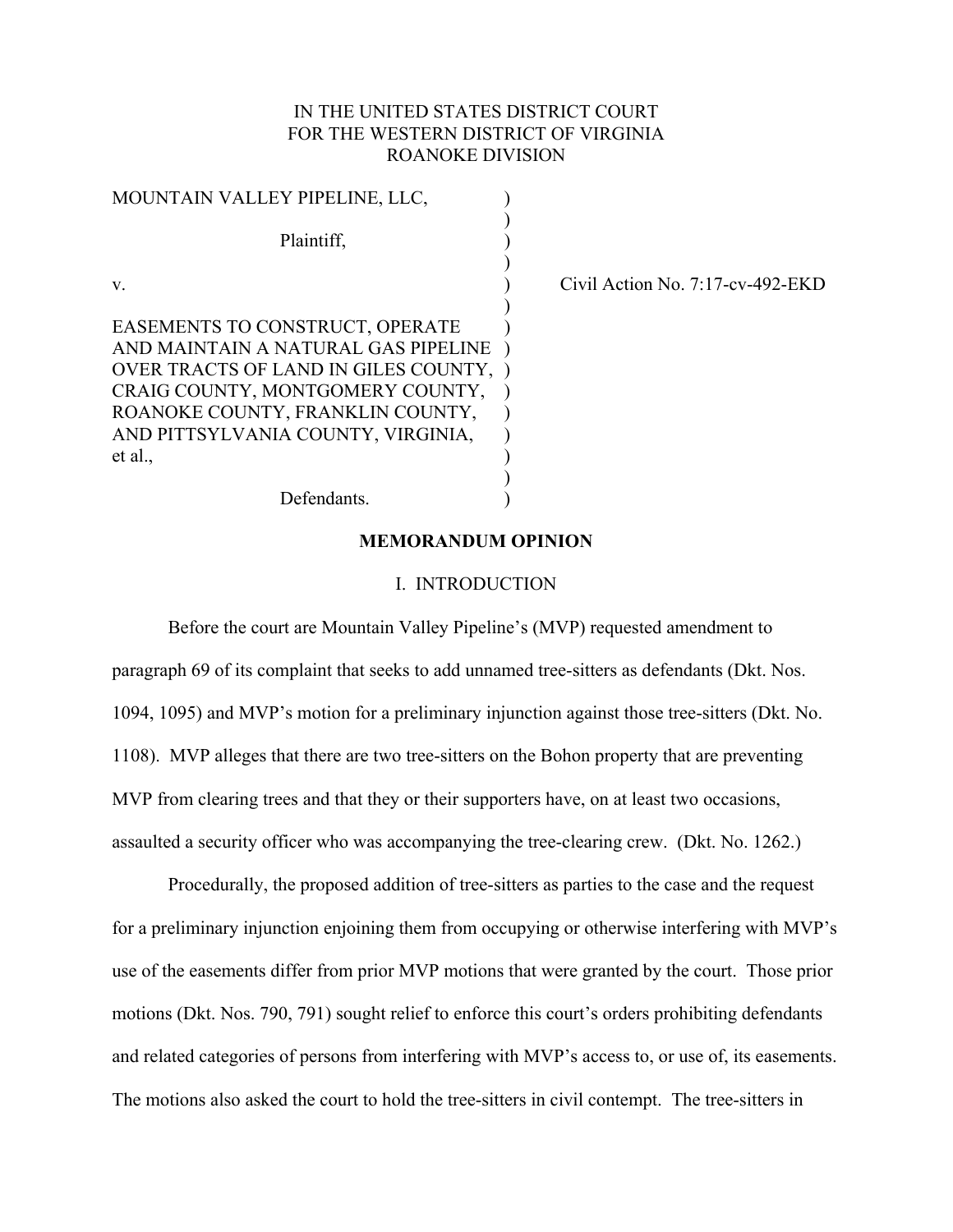those cases were shown to be acting in concert with named parties (landowners) to interfere with the court's orders. Unlike the factual circumstances in those prior proceedings, there is no allegation or proof here that the tree-sitters are acting in concert with the landowners. Moreover, in one of its previous rulings, the court found that a landowner's failure to asking a tree-sitter to leave the property was insufficient, by itself, to prove concerted action to frustrate or interfere with the court's injunction so as to find a landowner or tree-sitter in contempt. (Mem. Op. 3–4, Dkt. No. 863.) Presumably, these rulings led MVP to pursue an attempt to add the tree-sitters as defendants here.

For the reasons discussed herein, the court finds that the tree-sitters are not proper defendants in the case and will dismiss them. The court will also deny MVP's motion for a preliminary injunction. This ruling, however, does not mean that MVP is without remedies.

#### II. BACKGROUND

On December 20, 2018, Mountain Valley Pipeline (MVP) filed an amendment pursuant to Federal Rule of Civil Procedure 71.1(f) purporting to amend paragraph 69 of its complaint regarding MVP Parcel Numbers VA-MO-022 and VA-MO-023, owned by Cletus Woodrow Bohon and Beverly Ann Bohon, stating that unnamed Tree-Sitter 1 and Tree-Sitter 2 are "occupying the easements on the property, and MVP intends to seek removal of these individuals and those supporting them." (Dkt. No. 1094.) MVP also filed a Notice of Filing of Amendments, which states that "MVP is amending paragraph 69 of the complaint to add Tree-Sitter 1 and Tree-Sitter 2 as defendants." (Dkt. No. 1095.) In response to these two filings, the court entered an order to show cause regarding: (1) why parcel VA-MO-023 was included in the amendment when it appeared that the purported owners never owned that specific parcel and that the parcel had been dismissed; and (2) why the court should not dismiss the tree-sitter defendants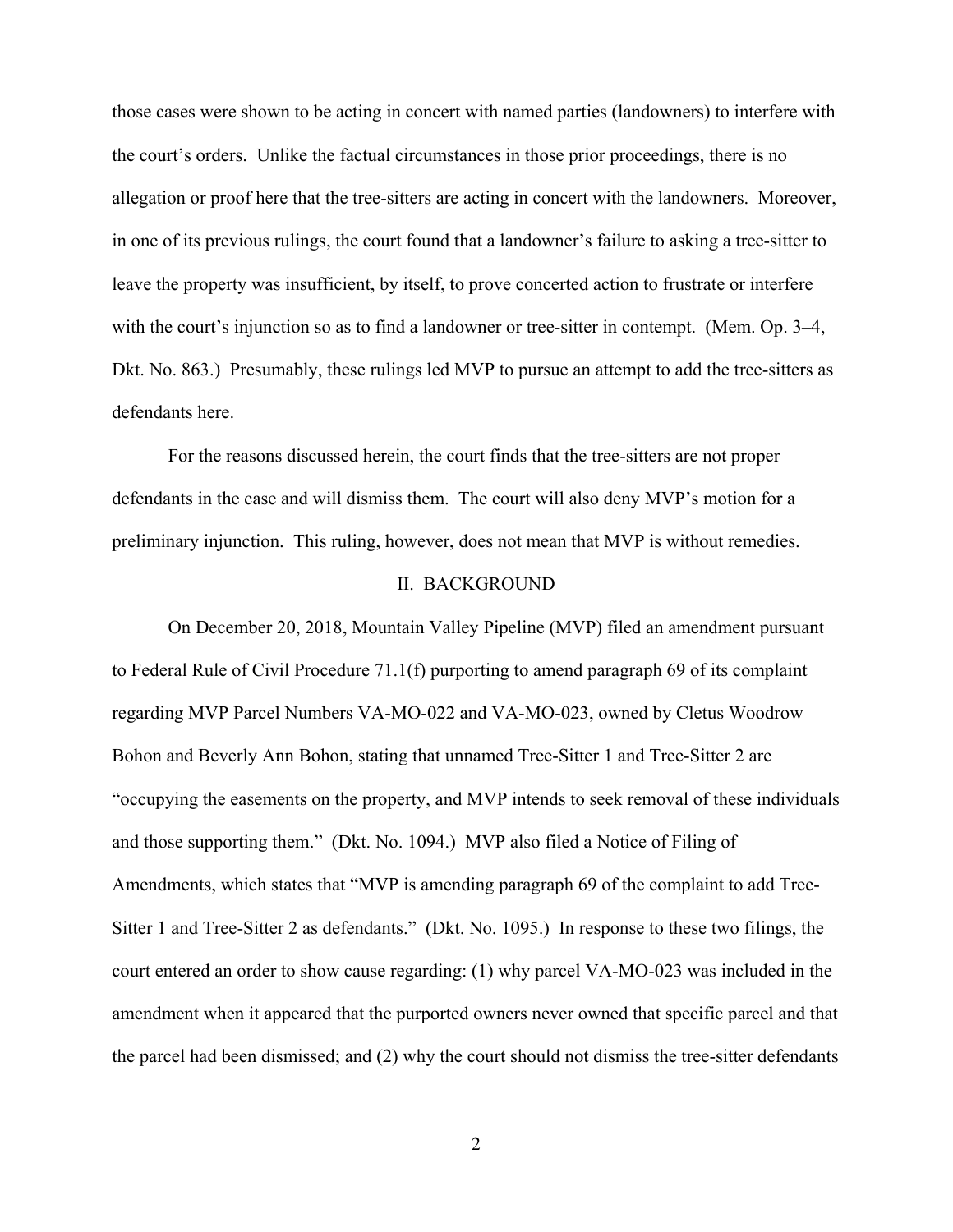as improperly joined under Federal Rule of Civil Procedure 71.1(i)(2). (Order Show Cause, Dkt. No. 1097.)

 In its response to the order to show cause, MVP explained the status of VA-MO-023 to the court's satisfaction. As relevant here, both parcels have been merged into a single parcel that is now designated as VA-MO-022 (Resp. Order Show Cause 2, Dkt. No. 1098), and it is no longer necessary to address that issue.

As to the joinder of the tree-sitter defendants, MVP explains that the tree-sitters and their supporters are on the land comprising the revised route MVP seeks to condemn. (*Id.* at 1–2.) Because the court granted MVP immediate possession of the relevant area (Dkt. No. 1071), MVP asserts that the tree-sitters are interfering with its use of the easements. Accordingly, MVP responds to the court's show cause order by characterizing the tree-sitters' occupation—with the "express purpose and intent of preventing MVP from exercising its rights under the Court's order"—as claiming an interest in the property under Rule 71.1(c)(3). (Resp. Order Show Cause  $3-4.$ )

In addition, MVP notes that Rule 71.1(a) dictates that the other federal rules of civil procedure apply in condemnation proceedings except as the rule provides otherwise. Because Rule 71.1 "does not state that owners and claimants are the only persons who may be joined as defendants," MVP argues, the joinder rules under Rule 20 apply. (*Id.* at 4.) MVP contends that if landowners or tree-sitters are blocking the easements, then the purpose of this case—which MVP describes as its entitlement to immediate possession of the easements needed to construct and operate the pipeline and its ability to obtain them by condemnation—will not be met. As such, because MVP seeks possession of the easements from both the landowners and tree-sitters in order to construct the pipeline, it argues that the claims for relief against both "arise out of the same transaction or occurrence, and common questions of law or fact arise with respect to them,"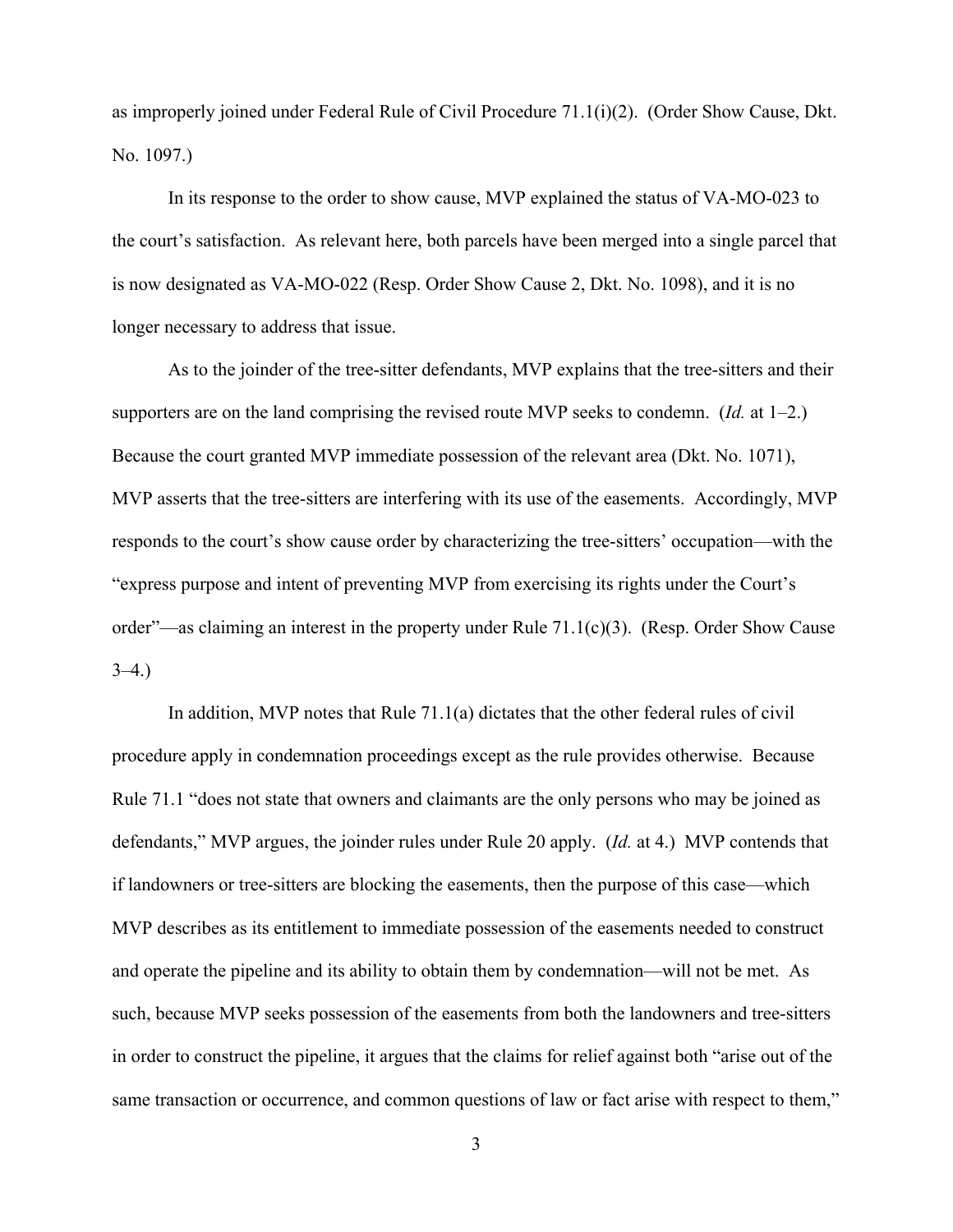pursuant to Rule 20, thereby allowing joinder of the tree-sitters. (*Id.* at 5.) As a final note, MVP states that, although it could, it should not have to proceed against the landowners for contempt and seek removal of the tree-sitters as persons in active concert, or seek relief in state court, in order to have the tree-sitters removed. (*Id.* at 6.)

Shortly after it filed its response to the court's order to show cause, MVP filed a motion for a preliminary injunction against the tree-sitters. (Mot. Prelim. Inj., Dkt No. 1108.) In it, MVP reiterates its belief that the tree-sitters are proper parties. Under the relevant factors set forth in *Winter v. Natural Resources Defense Council, Inc.*, 555 U.S. 7, 22 (2008), MVP asserts that it is entitled to injunctive relief because (1) it is likely to succeed on the merits since the court already determined it is entitled to condemn easements on the property; (2) it will suffer irreparable harm without injunctive relief because construction of the pipeline will be delayed; (3) the balance of equities tips in MVP's favor because the tree-sitters have no legal right to occupy the easements and they will not sustain legal injury if removed; and (4) a preliminary injunction is in the public's interest since FERC determined that the pipeline will serve public convenience and necessity. (Mot. Prelim. Inj. at 2–3.) As such, MVP seeks an order enjoining the tree-sitters from occupying or interfering with MVP's use of easements on any parcels needed for the pipeline, directing the tree-sitters to vacate their tree-stands and the easements on parcel VA-MO-022, imposing fines against the tree-sitters, making the order applicable to agents, servants, employees, and attorneys of, or people in active concert or participation with, the tree-sitters, and directing the United States Marshal Service to take necessary action for enforcement of the order. (*Id.* at 3–4.)

On January 4, 2019, the court held a hearing on its order to show cause and MVP's motion for a preliminary injunction. (Dkt. Nos. 1111, 1128.) MVP appeared and argued, but the tree-sitters were not present at the hearing. However, counsel for amicus curiae, Tammy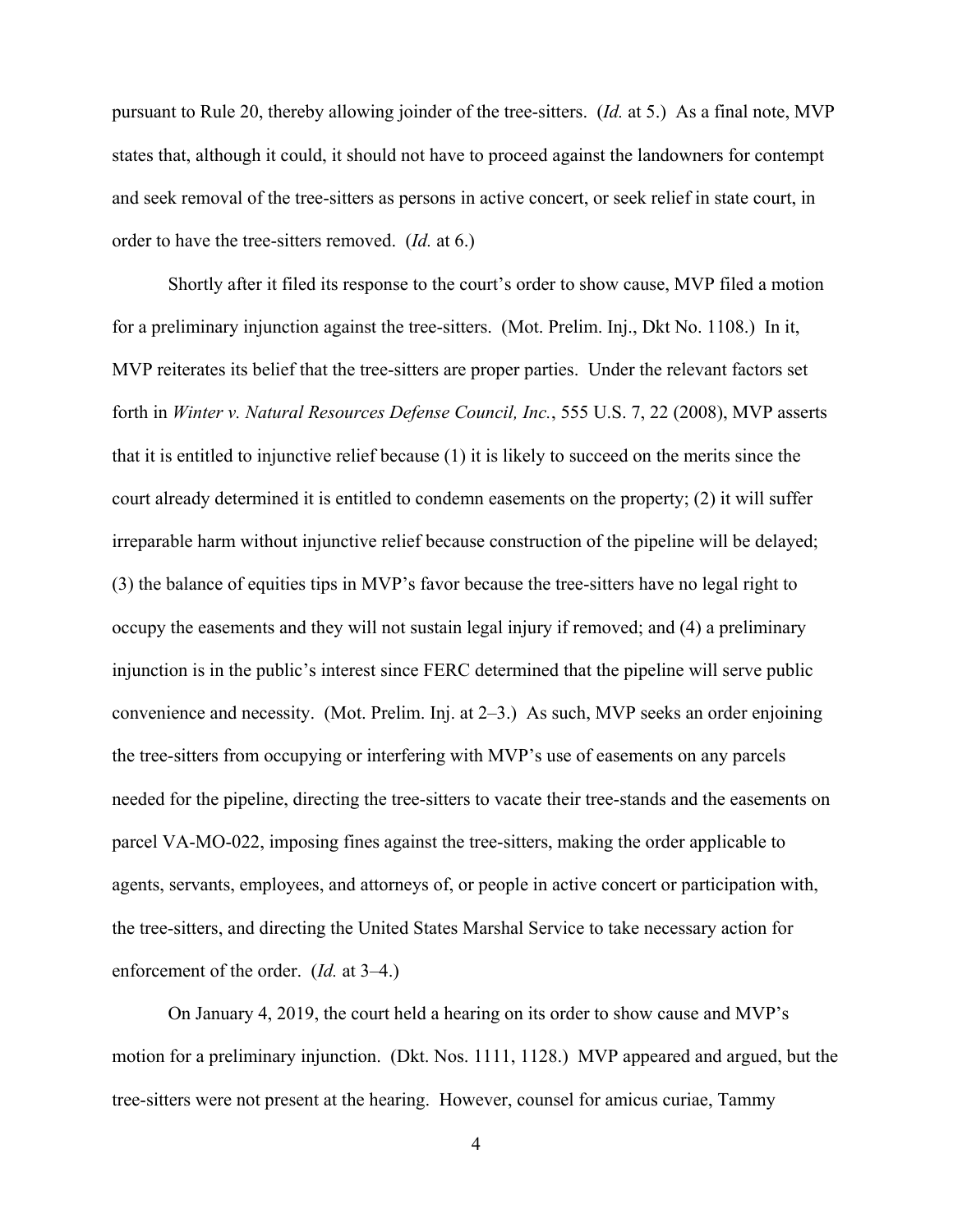Belinsky and Daniel Breslau, appearing on their behalf and on behalf of all persons consulting with, providing counsel to, or supporting the tree-sitters, argued in support of their motion for leave to file an amicus curiae brief in opposition to MVP's motion for a preliminary injunction. (Dkt. Nos. 1115, 1128.) The court took all motions under advisement and later granted the motion for leave to file an amicus curiae brief.<sup>1</sup> (Dkt. Nos. 1128, 1132.) Belinsky and Breslau filed their brief in opposition to MVP's motion for a preliminary injunction, arguing that the treesitters were improperly joined as defendants and that MVP's motion should be denied. (Br. Opp'n Mot. Prelim. Inj., Dkt. No. 1142.) MVP then filed a reply brief. (Reply Mem. Supp. Mot. Prelim. Inj., Dkt. No. 1143.) MVP also filed notices of additional evidence with regard to its schedule, costs, the fact that tree-sitters are still present in the location (but may now be different people), and noting the assaults upon its security guards by tree-sitters or their supporters. (Dkt. Nos. 1234, 1245, 1262, 1290.)

The matters relating to the order to show cause and the motion for a preliminary injunction have been thoroughly briefed and are ripe for resolution.

#### III. DISCUSSION

 Consideration of this matter is limited to whether the tree-sitters may be properly joined as defendants in this case because the court's resolution of that issue also resolves the motion for a preliminary injunction.<sup>2</sup> At the outset, the court notes that, despite significant research, there is a paucity of guiding authority on the issue before it: whether the tree-sitters may be properly

<sup>&</sup>lt;u>1</u> <sup>1</sup> The motion for leave was filed the day before the January 4, 2019 hearing and also asked the court to reschedule the hearing to January 11, 2019. (Dkt. No. 1115.) Because the court still held the hearing on its order to show cause and MVP's motion for preliminary injunction on January 4, 2019, it noted in its order granting the motion for leave that the request to reschedule the hearing was moot in that regard, but was otherwise granted. (Dkt. No. 1132.)

<sup>&</sup>lt;sup>2</sup> Additionally, even if the tree-sitters were added as defendants, there would be no need for a preliminary injunction as they would be bound by this court's order dated December 6, 2018, prohibiting them "and their agents, servants, employees, and those in active concert and participation with them . . . from delaying, obstructing, or interfering with access to or use of the Easements by MVP or its agents, servants, employees, or contractors." (Dkt. No. 1071.)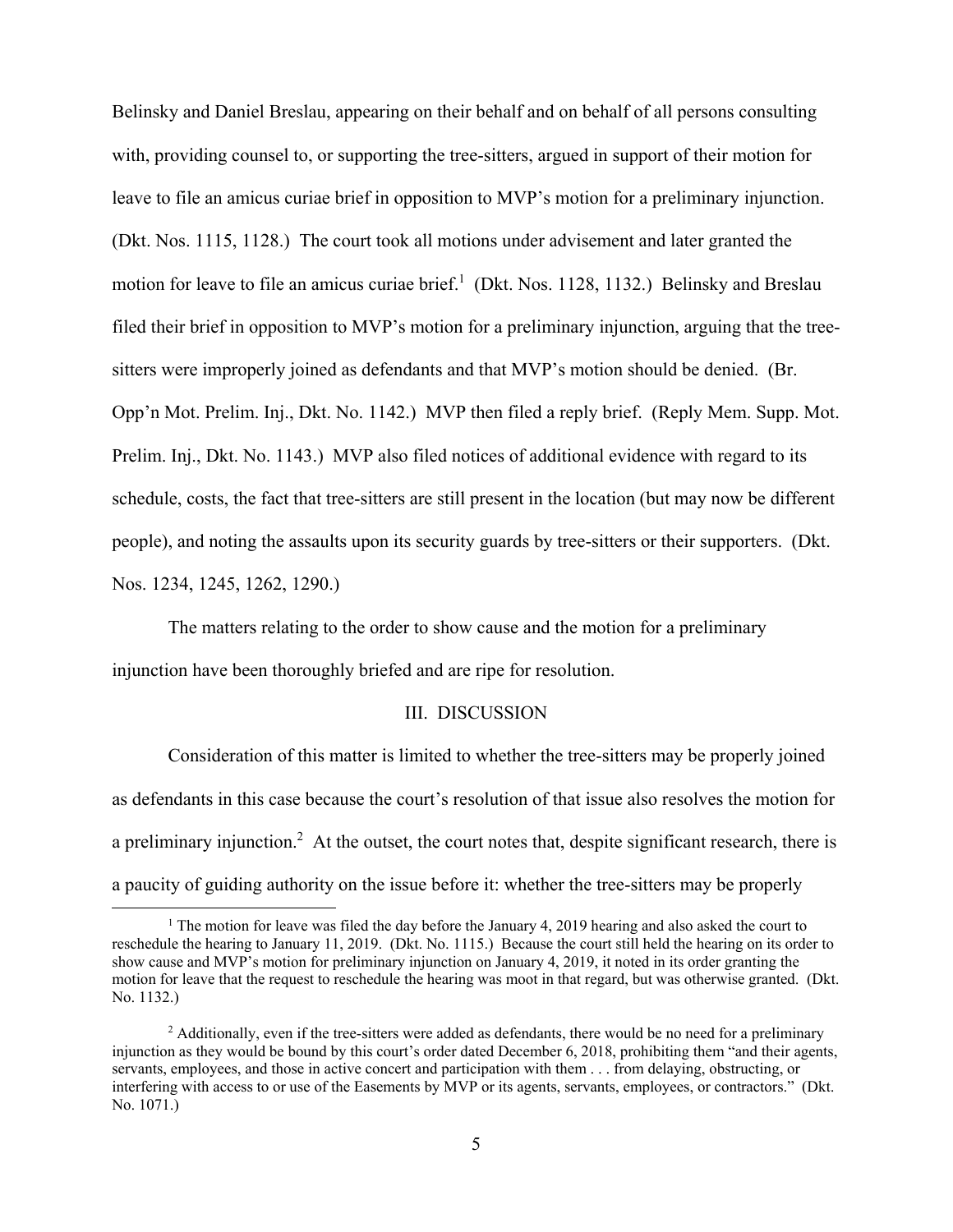added as defendants in this case involving condemnation of real property. Because MVP relies upon both Rule 71.1 (Condemning Real or Personal Property) and Rule 20 (Permissive Joinder of Parties) of the Federal Rules of Civil Procedure in support of its request, the court will address this issue under both rules.

## **A. Federal Rule of Civil Procedure 71.1 – Condemning Property**

 MVP's original complaint was filed pursuant to Rule 71.1 and MVP's power of eminent domain as authorized by the Natural Gas Act. Under Federal Rule of Civil Procedure 71.1(c)(3), "[w]hen the action commences, the plaintiff need join as defendants only those persons who have or claim an interest in the property and whose names are then known." Thus, all persons having any interest in the property to be condemned should be joined as defendants. 12 Charles Alan Wright et al., *Federal Practice and Procedure* § 3045 (3d ed. 2018).

 So, first, under Rule 71.1, the court must look to whether the tree-sitters have or claim an interest in the property. As the United States Supreme Court has recognized, the "Takings Clause protects private property; it does not create it." *Washlefske v. Winston*, 234 F.3d 179, 183-84 (4th Cir. 2000) (quoting *Phillips v. Wash. Legal Found.*, 524 U.S. 156, 164 (1998)). Thus, the court looks "to traditional rules of property law to determine whether a constitutionally protected interest exists . . . ." *Id*. To do this, courts generally turn to an examination of state law, *Board of Regents of State Colleges v. Roth*, 408 U.S. 564, 577 (1972), and examine "whether the government's action actually interfered with the [claimant's] antecedent bundle of rights," *Quinn v. Board of County Commissioners for Queen Anne's County, Maryland*, 862 F.3d 433, 439–40 (4th Cir. 2017) (quoting *Sunrise Corp. of Myrtle Beach v. City of Myrtle Beach*, 420 F.3d 322, 330 (4th Cir. 2005)). Moreover, there must be a "legitimate claim of entitlement" and not just a "mere hope or expectation." *Roth*, 408 U.S. at 577.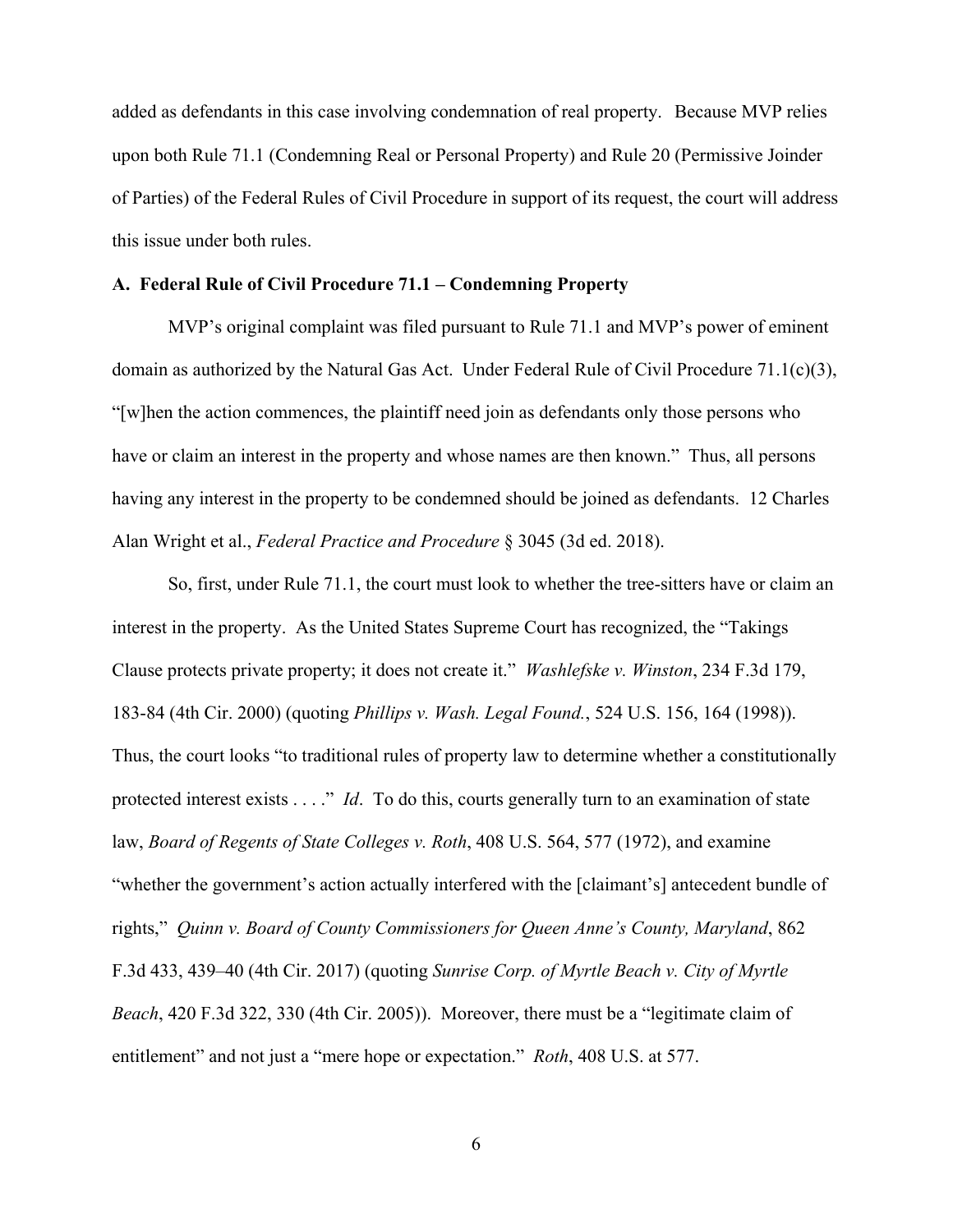MVP concedes that the tree-sitters do not have an ownership interest in the property, but it nevertheless asserts that they are claimants, even though they have filed nothing with the court. It characterizes sitting in the trees as a claim to interest because, according to MVP, the actions are taken to prevent MVP from exercising its rights under the court's order. (Resp. Order Show Cause 3–4.) Further, MVP argues that by refusing to vacate the property, the tree-sitters are claiming the right to exclude MVP, and they therefore claim an interest in the property. (Reply Mem. Supp. Mot. Prelim. Inj. 5.) MVP readily admitted at the hearing, however, that the treesitters were not claiming any compensation for a taking of any property interest. There is no allegation or evidence that they have the landowner's permission to be on the property or that they hold some leasehold interest.

Looking then to Virginia law to see if the tree-sitters have any legitimate claim of entitlement such that they have a claim to any interest in the property, the court finds no such claim, nor does MVP provide the court with any legal support for its argument. Virginia eminent domain law provides little guidance. Under Virginia law, "property" for eminent domain purposes includes "land and personal property, and any right, title, interest, estate or claim in or to such property." *AGCS Marine Ins. Co. v. Arlington Cty.*, 800 S.E.2d 159, 171 (Va. 2017) (quoting Va. Code § 25.1-100 (2018)). The Virginia Code does not specifically define the term "claimant." *3232 Page Ave. Condo. Unit Owners Ass'n v. City of Va. Beach*, 735 S.E.2d 672, 676 (Va. 2012) (noting that "claimant" is not defined in the "definitions" section of the Virginia Code pertaining to eminent domain).

 Looking to Virginia property law in general, the court finds no property interest by the tree-sitters. It appears that Virginia provides no rights to squatters, and counsel has not pointed the court to any such rights. That is not to say, of course, that the tree-sitters could not be engaged in activity that could eventually lead to a claim to the Bohon property. Under the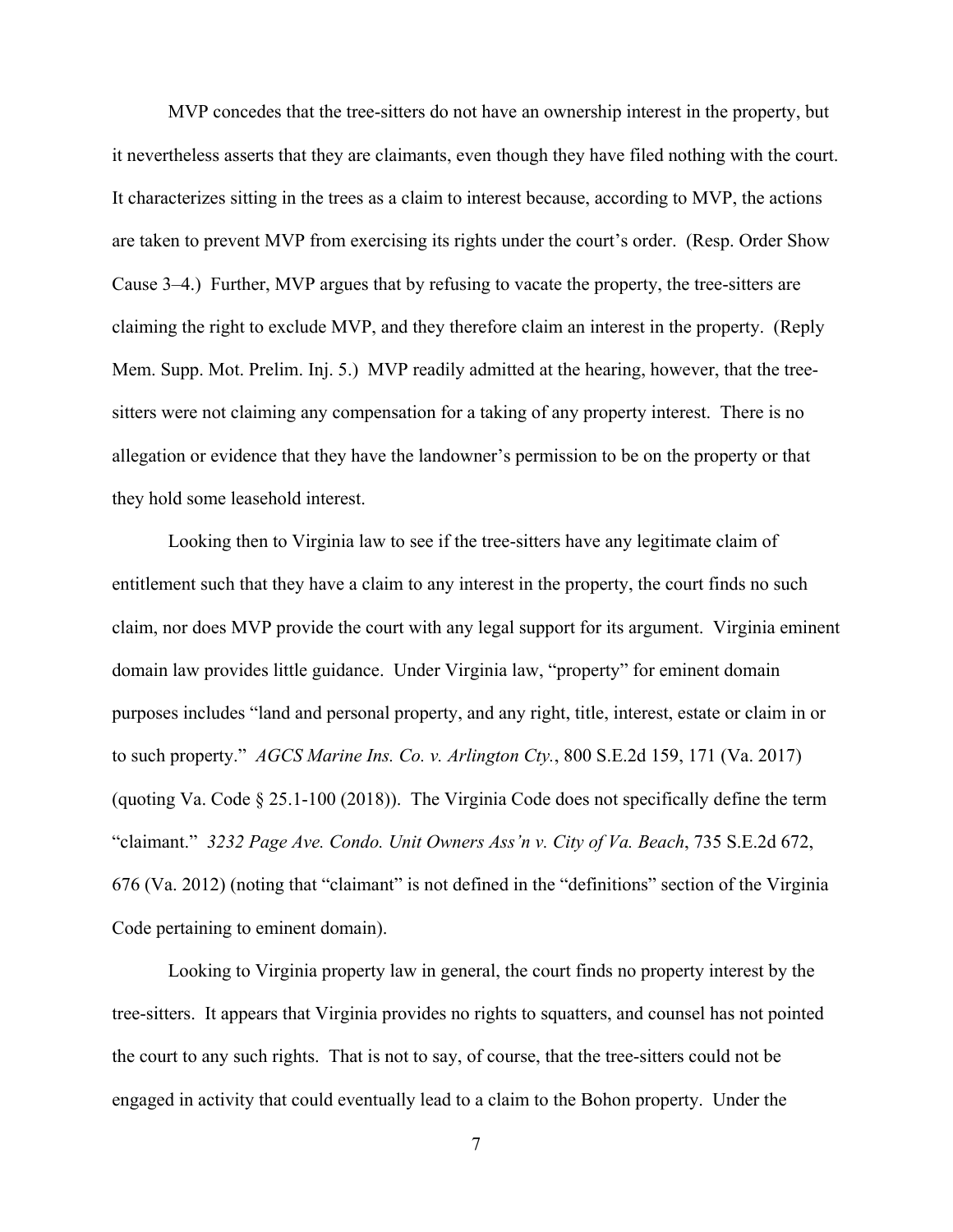Virginia laws of adverse possession, the tree-sitters could acquire an interest if they could prove by clear and convincing evidence that their possession is "actual, hostile [meaning under a claim of right and adverse to the owner], exclusive, visible, and continuous for a period of 15 years." *Qiatannens v. Tyrrell*, 601 S.E.2d 616, 620 (Va. 2004). Because of this, the Bohons' failure to take action against the tree-sitters could eventually result in a property claim by the tree-sitters, but there is not one now.

 The only case the court could find wherein a petition for damages for the taking of land was allowed to proceed under an adverse possession theory was from Massachusetts, *Andrew v. Nantasket Beach R. Co.*, 25 N.E. 966 (Mass. 1890). There, the petitioner's intestate "was in undisputed possession and occupation of the land when taken by defendants for their railroad, and had been so for a considerable number of years." 25 N.E. at 966. The court further noted that "there was evidence on which a jury might properly have found an adverse occupation of 20 years." *Id*. at 967. Moreover, "no one else had ever claimed either it [the property] or damages for its taking . . . ." *Id*.

 Here, at this stage, the tree-sitters can be said only to occupy some of the trees on the property that is clearly owned by the Bohons, and the Bohons are the only ones claiming the property and compensation for its taking. "To entitle a person having a right of occupancy of real estate to recover compensation when the land is taken, he must have an actual estate or interest in the soil." *United States v. 180.37 Acres of Land*, 254 F. Supp. 209 (W.D. Va. 1966) (citing 2 Nichols, Eminent Domain § 5.23(7) (3d ed. 1963)). "Mere occupancy, unaccompanied by any claim of ownership, is not in and of itself an estate or interest in land sufficient to form the basis of a claim for damages when the land so occupied is taken by eminent domain. Thus, a trespasser is not entitled to compensation . . . ." 2 Nichols on Eminent Doman § 5.02[l] (3d ed.).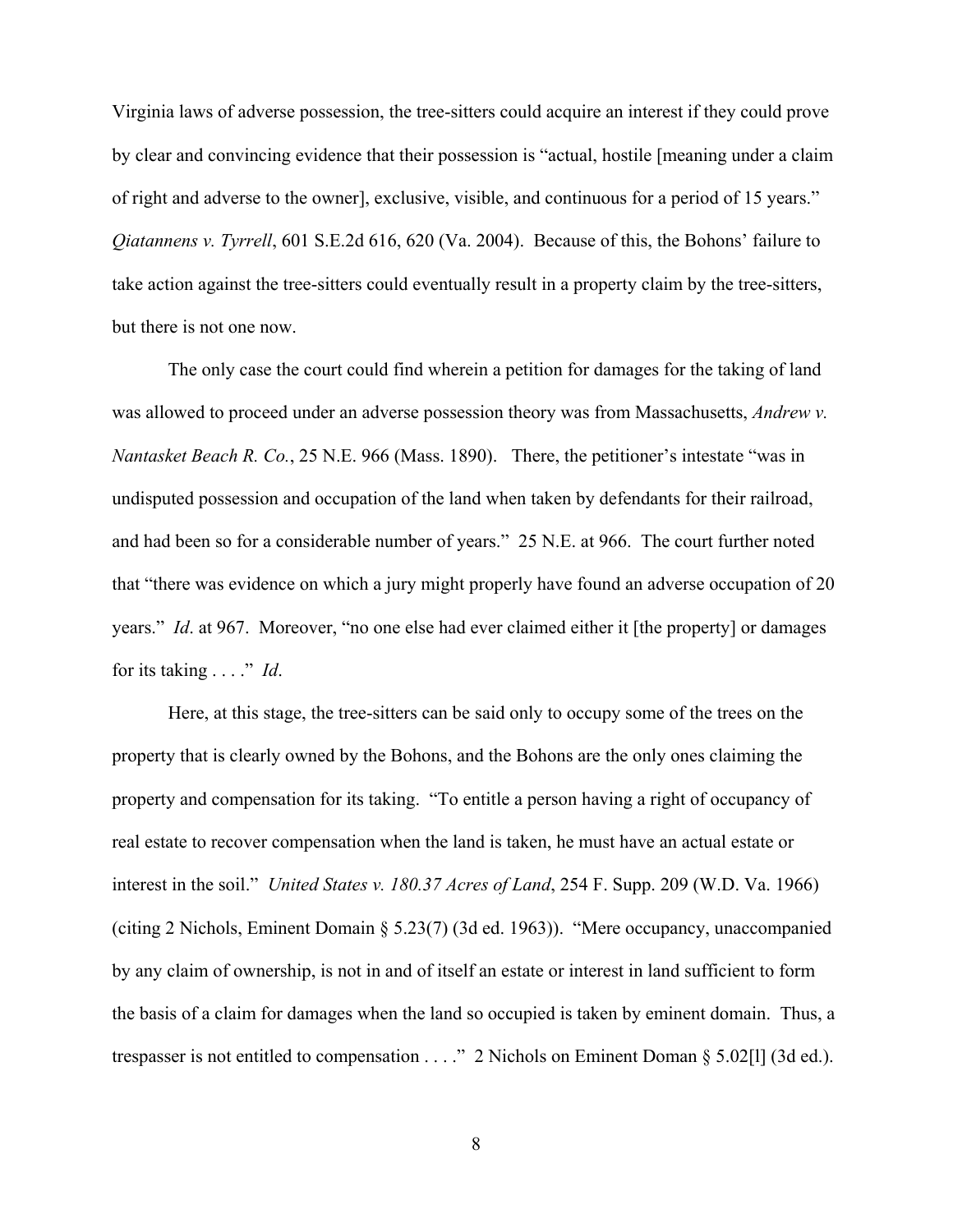An examination of the cases cited by the MVP and the amici does not change the above analysis or support MVP's argument. In *Government of Virgin Islands v. Certain Parcels of Land in Estate Nisky*, 713 F.2d 53 (3d Cir. 1983), relied upon by amici and referenced by both parties, the Third Circuit acknowledged that a putative heir could qualify as "claiming" an interest under Rule 71.1, which seems to suggest that one must have a purported claim to an ownership interest to be considered a claimant, although the court did not limit its application of Rule 71.1 this way. 713 F.2d at 56–57. Nevertheless, the court's definition of a claimant for purposes of Rule 71.1 is instructive here. And, while MVP criticizes the amici's reliance on this case, it has not provided any contrary case law suggesting that someone without a purported claim to an ownership interest can be properly viewed as a claimant, and, consequently, as a proper party in a condemnation case.

In response, MVP cites to *United States v. 88.28 Acres*, 608 F.2d 708 (7th Cir. 1979), to assert that the tree-sitters claim an interest to the property. There, the Seventh Circuit found that the heirs of an individual were properly joined as defendants under Rule 71.1 because, "by virtue of either the pending quiet title suit in the Indiana state court or the title insurance policy showing the title in them," the heirs claimed an interest in the property. *Id.* at 710, 712. The Seventh Circuit's analysis has no similar application here; MVP has not demonstrated that the tree-sitters have or make the same or similar type of claim to the property.

Further, contrary to MVP's assertion that Rule 71.1 "should be read to allow MVP to join anyone occupying the property and denying access to MVP," a plain reading of Rule 71.1 weighs in favor of denying MVP's request to add the tree-sitters as defendants. (Reply Mem. Supp. Mot. Prelim. Inj. 6.) The tree-sitters clearly seem to be protesting the pipeline as a whole, rather than, as described in Rule  $71.1(c)(3)$ , "claim[ing] an interest in the property" upon which they are situated. *See, e.g.*, *Sabal Trail Transmission, LLC v. 7.72 Acres in Lee Cty., Ala.*, No.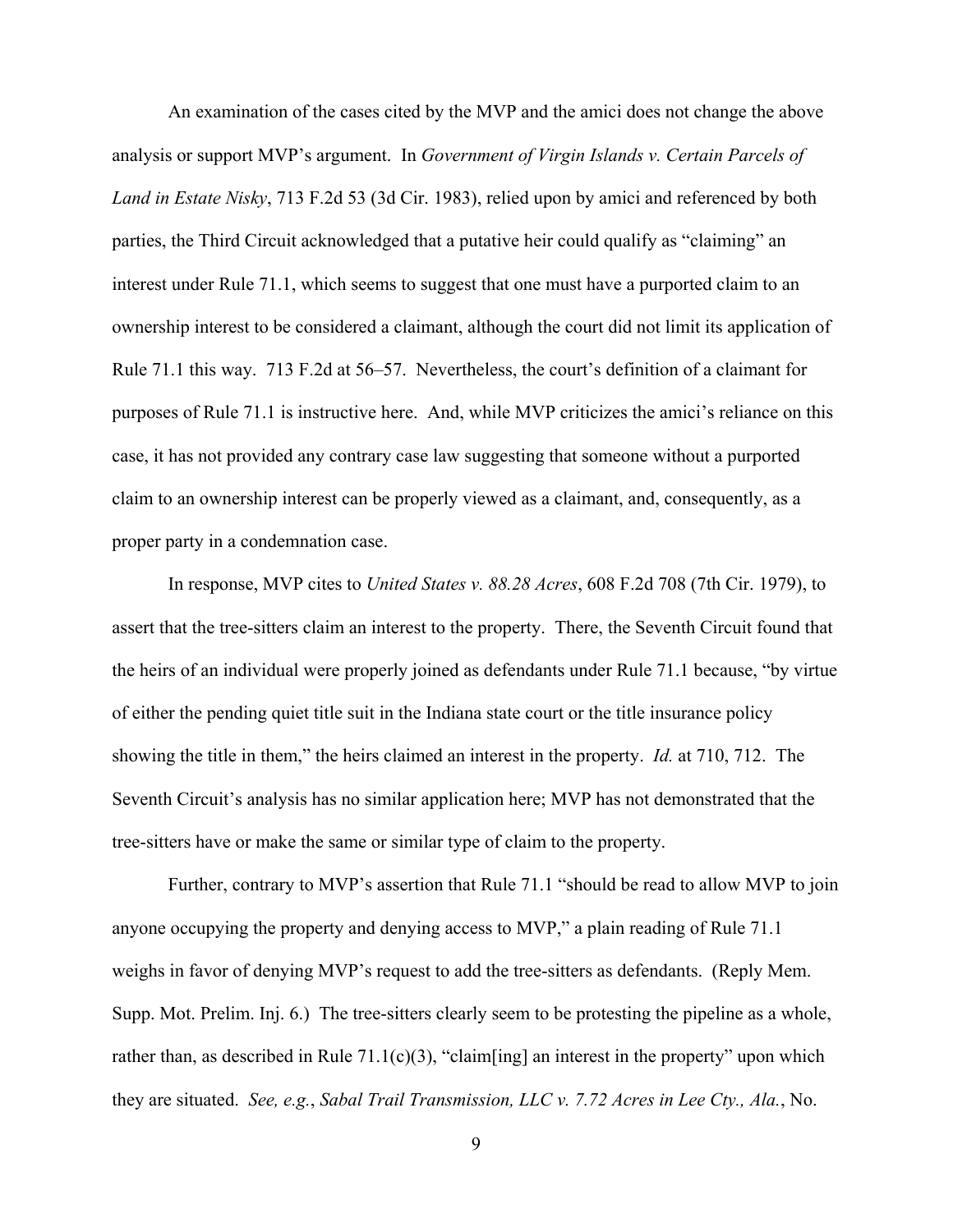3:16-cv-173(L), 2016 WL 8900100, at \*8 (M.D. Ala. June 3, 2016) (concluding that a company with "its own easement interests at stake" with regard to the property at issue was not a proper defendant to be joined under Rule 71.1(c)(3) because the evidence only showed that the company "may or may not have [had] an interest in the easement where the pipeline may run," and, thus, the defendants did not "reach the hurdle of showing [the company had] an interest"). Importantly, Rule 71.1 has been characterized as a rule to provide a simple and uniform procedure that allows landowners to receive their *compensation* more quickly. Wright et al., *supra*, § 3041. But here, the tree-sitters would not be entitled to compensation, nor do they seek it. Simply put, the tree-sitters do not assert a property right in the parcel at issue; therefore, they do not claim an interest in the property and are not proper defendants under Rule 71.1.

# **B. Federal Rule of Civil Procedure 20 – Permissive Joinder of Parties**

Even if the tree-sitters do not claim a property interest such that they *must* be joined under Rule 71.1(c)(3), the question remains whether they *may* be joined through permissive joinder. MVP posits that while Rule 71.1 requires joinder of those having or claiming an interest, it does not limit permissible parties only to those having or claiming an interest. Rather, it also allows the general rules of civil procedure to "govern proceedings to condemn real . . . property by eminent domain, *except as [it] provides otherwise*," thereby allowing Rule 20 to apply. MVP cites to *McLaughlin v. Mississippi Power Co.*, in which the Fifth Circuit explained that persons joined as defendants to the condemnation action must have been joined under a different rule than Rule 71.1, such as Rule 19 or 20, since Rule 71.1 "permits joinder of pieces of property, not parties." 376 F.3d 344, 353–54 (5th Cir. 2004) (quoting Fed. R. Civ. P. 71.1).

In their brief, Belinsky and Breslau assert that MVP improperly relies on Rule 20 in support of adding the tree-sitters as defendants, since Rule 71.1 has its own provision regarding joinder of parties, and principles of statutory construction determine that "the specific governs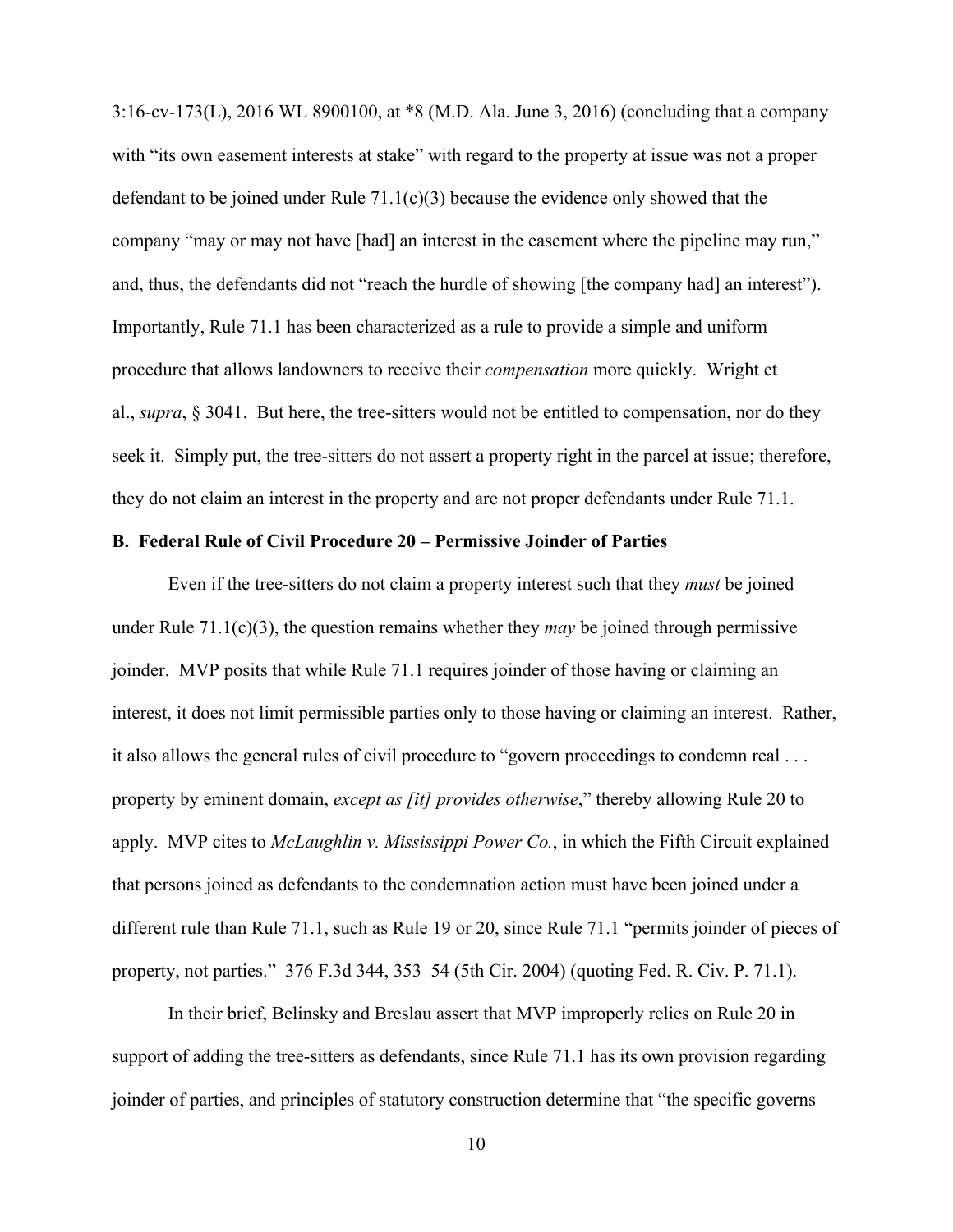the general." (Br. Opp'n Mot. Prelim. Inj. 7–8.) They further argue that if Rule 20 were to apply, the tree-sitters and defendants in this action do not share common questions of law or fact because whether the tree-sitters should be ordered to vacate their positions is unique to the treesitters alone. They do not address the same transaction or occurrence requirement. (*Id.* at 8.)

Under Rule 20, persons may be joined as defendants if "any right to relief is asserted against them jointly, severally, or in the alternative with respect to or arising out of the same transaction, occurrence, or series of transactions or occurrences; *and* any question of law or fact common to all defendants will arise in the action." Fed. R. Civ. P. 20(a)(2) (emphasis added). The purpose of Rule 20 is to "promote trial convenience and expedite the final determination of disputes, thereby preventing multiple lawsuits." *Sabal v. BL Ltd.*, 710 F.2d 1027, 1031 (4th Cir. 1983). Additionally, Rule 20 is discretionary, and "[t]he court has discretion to deny joinder if it determines that the addition of the party under Rule 20 will not foster the objectives of the rule, but will result in prejudice, expense, or delay." *Aleman v. Chugach Support Servs., Inc.*, 485 F.3d 206, 2018 n.5 (4th Cir. 2007).

MVP argues that the right to relief it asserts against both the landowners and tree-sitters arises out of the same transaction or occurrence—acquiring easements for the pipeline—and that the landowners and tree-sitters share the common questions of whether MVP can condemn and is entitled to immediate possession of the easements. MVP counters amici's suggestion that the tree-sitters have no interest in what amici assert is the issue in the case—just compensation—by noting that the complaint also seeks "immediate access and entry prior to determination of just compensation." (Reply Mem. Supp. Mot. Prelim. Inj. 7.) Therefore, MVP seems to suggest that there is at least one common question of law or fact between the landowners and the tree-sitters. Last, MVP reasons that allowing the tree-sitters to be added as defendants aligns with the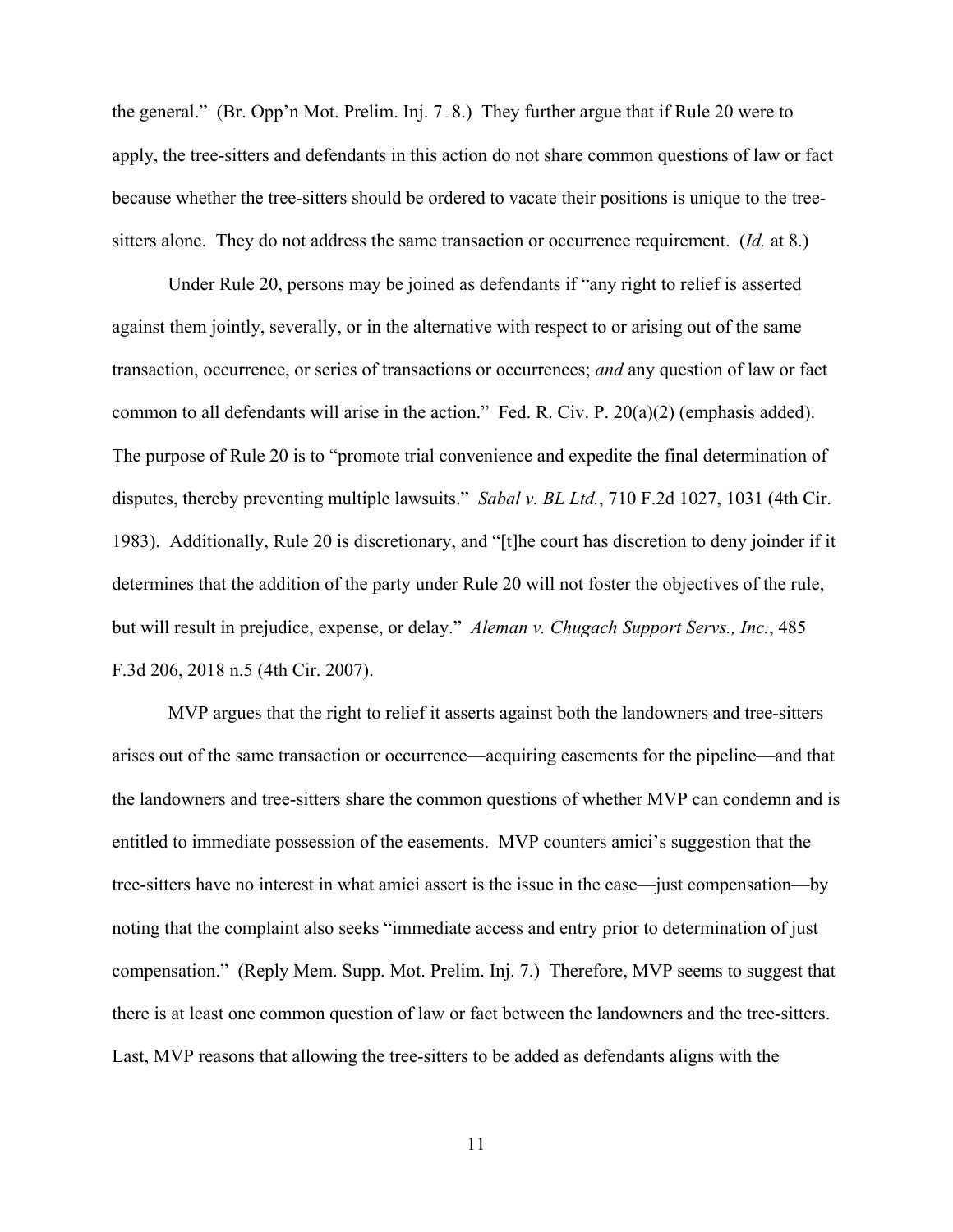purpose of Rule 20 by promoting trial convenience and expediting the final determination of disputes. (*Id.* at 8.)

 For purposes of this argument, the court assumes, without deciding, that application of Rule 20 in condemnation cases is not precluded by Rule 71.1. Applying the language of Rule 20, the court first looks to whether there is "any right to relief . . . asserted against them jointly, severally, or in the alternative with respect to or arising out of the same transaction, occurrence, or series of transactions or occurrences." Fed. R. Civ. P. 20(a)(2). Rule 20 also provides that "[n]either a plaintiff nor a defendant need be interested in obtaining or defending against all the relief demanded. The court may grant judgment . . . against one or more defendants according to their liabilities." Fed. R. Civ. P.  $20(a)(3)$ .

To meet the transaction or occurrence requirement under Rule  $20(a)(2)$ , "there must be a logical relationship between the events giving rise to the cause of action against each defendant." *Associated Recovery, LLC v. Does 1–44*, No. 1:15-cv-1723, 2016 WL 9558947, at \*5 (E.D. Va. Mar. 25, 2016). In its broadest sense, if the events giving rise to the cause of action are interpreted so generally as to mean anything related to the construction, installation, and/or maintenance of this pipeline, the easements associated with it, and access thereto, then this requirement would be satisfied. Under this analysis, any person or entity (including perhaps contractors, protestors, government agencies, or the like) that interfered in any way with installation, construction, maintenance, or access could potentially meet the same transaction or occurrence prong. Although the court thinks it unlikely that such an expansive definition is applicable, the court will assume, without deciding, that MVP meets this prong of Rule 20.

The court then turns to whether there is any question of law or fact common to all defendants that will arise in the action. The court finds that MVP has failed to establish this prong. As to the property in question, the court had already awarded summary judgment to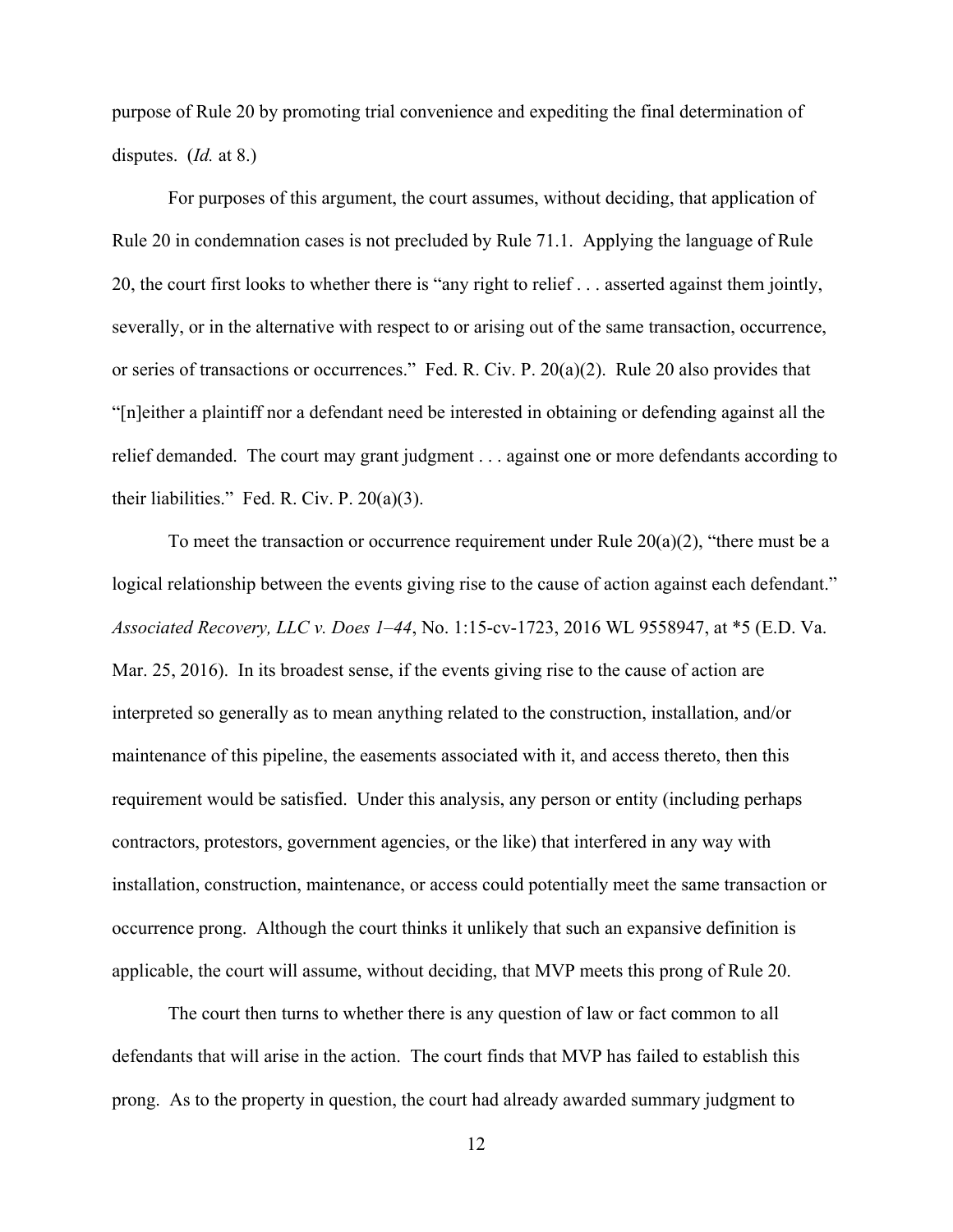MVP, finding that it has the substantive right to condemn the easements and granting MVP immediate possession of the easements, before MVP's attempt to add the tree-sitters. As to this property, the only question remaining is the narrow question of just compensation to be awarded to the landowners. As admitted by MVP, the tree-sitters are not entitled to compensation. Thus, there is no commonality between the tree-sitters and the landowners on the only legal issue remaining or on the factual issues related to that narrow legal issue.

Last, contrary to MVP's assertion, joining the tree-sitters as defendants here would not further the purposes behind Rule 20. Because the claims against the tree-sitters would involve distinctly different legal and factual issues, joining the tree-sitters as defendants in this action would not promote judicial economy.

For these reasons, the tree-sitters may not be joined as defendants through permissive joinder pursuant to Rule 20.

\* \* \*

The court is cognizant of MVP's frustration with this situation and with the obstructive actions of the tree-sitters and their supporters. However, MVP has other options for relief under both state and federal law—that it can pursue.<sup>3</sup> This ruling does not prevent MVP from pursuing other remedies, whether in this forum or another.

### IV. CONCLUSION

For the reasons discussed herein, the court finds that the tree-sitters may not be added as defendants in this case under either Rule 71.1 or Rule 20 of the Federal Rules of Civil Procedure. The tree-sitters will therefore be dismissed as improperly joined pursuant to Rule 71.1(i)(2), and MVP's motion for preliminary injunction will be denied.

 <sup>3</sup> <sup>3</sup> MVP could pursue actions for trespass and/or interference with easements in Virginia state court, seek criminal charges for assault and battery, or seek contempt sanctions in this court, as it previously has. (Dkt. No. 875.)